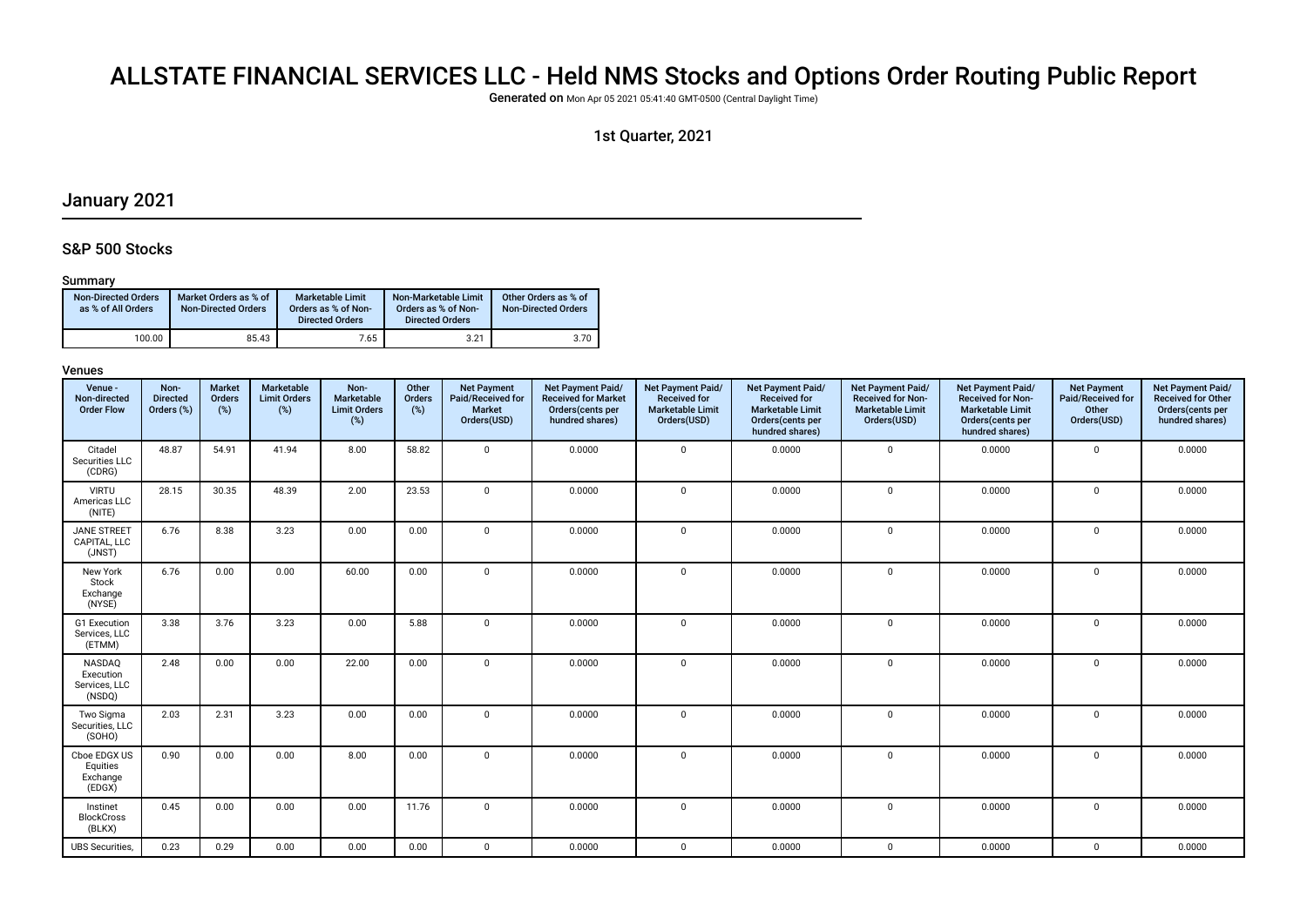| Venue ·<br>Non-directed<br><b>Order Flow</b> | Non-<br><b>Directed</b><br>Orders (%) | <b>Market</b><br>Orders<br>(%) | <b>Marketable</b><br><b>Limit Orders</b> | Non-<br>Marketable<br><b>Limit Orders</b> | Other<br>Orders<br>(%) | <b>Net Payment</b><br><b>Paid/Received for</b><br><b>Market</b><br>Orders(USD) | Net Payment Paid/<br><b>Received for Market</b><br>Orders (cents per<br>hundred shares) | <b>Net Payment Paid/</b><br><b>Received for</b><br><b>Marketable Limit</b><br>Orders(USD) | Net Payment Paid/<br><b>Received for</b><br><b>Marketable Limit</b><br>Orders (cents per<br>hundred shares) | Net Payment Paid/<br><b>Received for Non-</b><br><b>Marketable Limit</b><br>Orders(USD) | <b>Net Payment Paid/</b><br><b>Received for Non-</b><br><b>Marketable Limit</b><br>Orders(cents per<br>hundred shares) | <b>Net Payment</b><br>Paid/Received for<br>Other<br>Orders(USD) | <b>Net Payment Paid/</b><br><b>Received for Other</b><br>Orders(cents per<br>hundred shares) |
|----------------------------------------------|---------------------------------------|--------------------------------|------------------------------------------|-------------------------------------------|------------------------|--------------------------------------------------------------------------------|-----------------------------------------------------------------------------------------|-------------------------------------------------------------------------------------------|-------------------------------------------------------------------------------------------------------------|-----------------------------------------------------------------------------------------|------------------------------------------------------------------------------------------------------------------------|-----------------------------------------------------------------|----------------------------------------------------------------------------------------------|
| LLC (UBSS)                                   |                                       |                                |                                          |                                           |                        |                                                                                |                                                                                         |                                                                                           |                                                                                                             |                                                                                         |                                                                                                                        |                                                                 |                                                                                              |

Citadel Securities LLC (CDRG):

[Insert discussion of the material aspects of the relationship with this venue pursuant to rule 606(a)(1)(iv).]

VIRTU Americas LLC (NITE): [Insert discussion of the material aspects of the relationship with this venue pursuant to rule 606(a)(1)(iv).]

JANE STREET CAPITAL, LLC (JNST): [Insert discussion of the material aspects of the relationship with this venue pursuant to rule 606(a)(1)(iv).]

New York Stock Exchange (NYSE): [Insert discussion of the material aspects of the relationship with this venue pursuant to rule 606(a)(1)(iv).]

G1 Execution Services, LLC (ETMM): [Insert discussion of the material aspects of the relationship with this venue pursuant to rule 606(a)(1)(iv).]

NASDAQ Execution Services, LLC (NSDQ): [Insert discussion of the material aspects of the relationship with this venue pursuant to rule 606(a)(1)(iv).]

Two Sigma Securities, LLC (SOHO): [Insert discussion of the material aspects of the relationship with this venue pursuant to rule  $606(a)(1)(iv)$ .]

Cboe EDGX US Equities Exchange (EDGX): [Insert discussion of the material aspects of the relationship with this venue pursuant to rule 606(a)(1)(iv).]

Instinet BlockCross (BLKX): [Insert discussion of the material aspects of the relationship with this venue pursuant to rule 606(a)(1)(iv).]

UBS Securities, LLC (UBSS): [Insert discussion of the material aspects of the relationship with this venue pursuant to rule 606(a)(1)(iv).]

# January 2021

### Non-S&P 500 Stocks

#### Summary

| <b>Non-Directed Orders</b><br>as % of All Orders | Market Orders as % of<br><b>Non-Directed Orders</b> | <b>Marketable Limit</b><br>Orders as % of Non-<br><b>Directed Orders</b> | Non-Marketable Limit<br>Orders as % of Non-<br><b>Directed Orders</b> | Other Orders as % of<br><b>Non-Directed Orders</b> |
|--------------------------------------------------|-----------------------------------------------------|--------------------------------------------------------------------------|-----------------------------------------------------------------------|----------------------------------------------------|
| 100.00                                           | 57.93                                               | 4.74                                                                     | 35.33                                                                 | 2.00                                               |

| Venue -<br>Non-directed<br><b>Order Flow</b>   | Non-<br><b>Directed</b><br>Orders (%) | <b>Market</b><br><b>Orders</b><br>(%) | Marketable<br><b>Limit Orders</b><br>(%) | Non-<br>Marketable<br><b>Limit Orders</b><br>(%) | Other<br><b>Orders</b><br>(%) | <b>Net Payment</b><br>Paid/Received for<br><b>Market</b><br>Orders(USD) | Net Payment Paid/<br><b>Received for Market</b><br>Orders cents per<br>hundred shares) | <b>Net Payment Paid/</b><br><b>Received for</b><br><b>Marketable Limit</b><br>Orders(USD) | <b>Net Payment Paid/</b><br><b>Received for</b><br><b>Marketable Limit</b><br>Orders (cents per<br>hundred shares) | <b>Net Payment Paid/</b><br><b>Received for Non-</b><br><b>Marketable Limit</b><br>Orders(USD) | <b>Net Payment Paid/</b><br><b>Received for Non-</b><br><b>Marketable Limit</b><br>Orders (cents per<br>hundred shares) | <b>Net Payment</b><br><b>Paid/Received for</b><br>Other<br>Orders(USD) | <b>Net Payment Paid/</b><br><b>Received for Other</b><br>Orders (cents per<br>hundred shares) |
|------------------------------------------------|---------------------------------------|---------------------------------------|------------------------------------------|--------------------------------------------------|-------------------------------|-------------------------------------------------------------------------|----------------------------------------------------------------------------------------|-------------------------------------------------------------------------------------------|--------------------------------------------------------------------------------------------------------------------|------------------------------------------------------------------------------------------------|-------------------------------------------------------------------------------------------------------------------------|------------------------------------------------------------------------|-----------------------------------------------------------------------------------------------|
| NASDAQ<br>Execution<br>Services, LLC<br>(NSDQ) | 35.53                                 | 0.00                                  | 22.45                                    | 67.44                                            | 0.00                          |                                                                         | 0.0000                                                                                 |                                                                                           | 0.0000                                                                                                             |                                                                                                | 0.0000                                                                                                                  |                                                                        | 0.0000                                                                                        |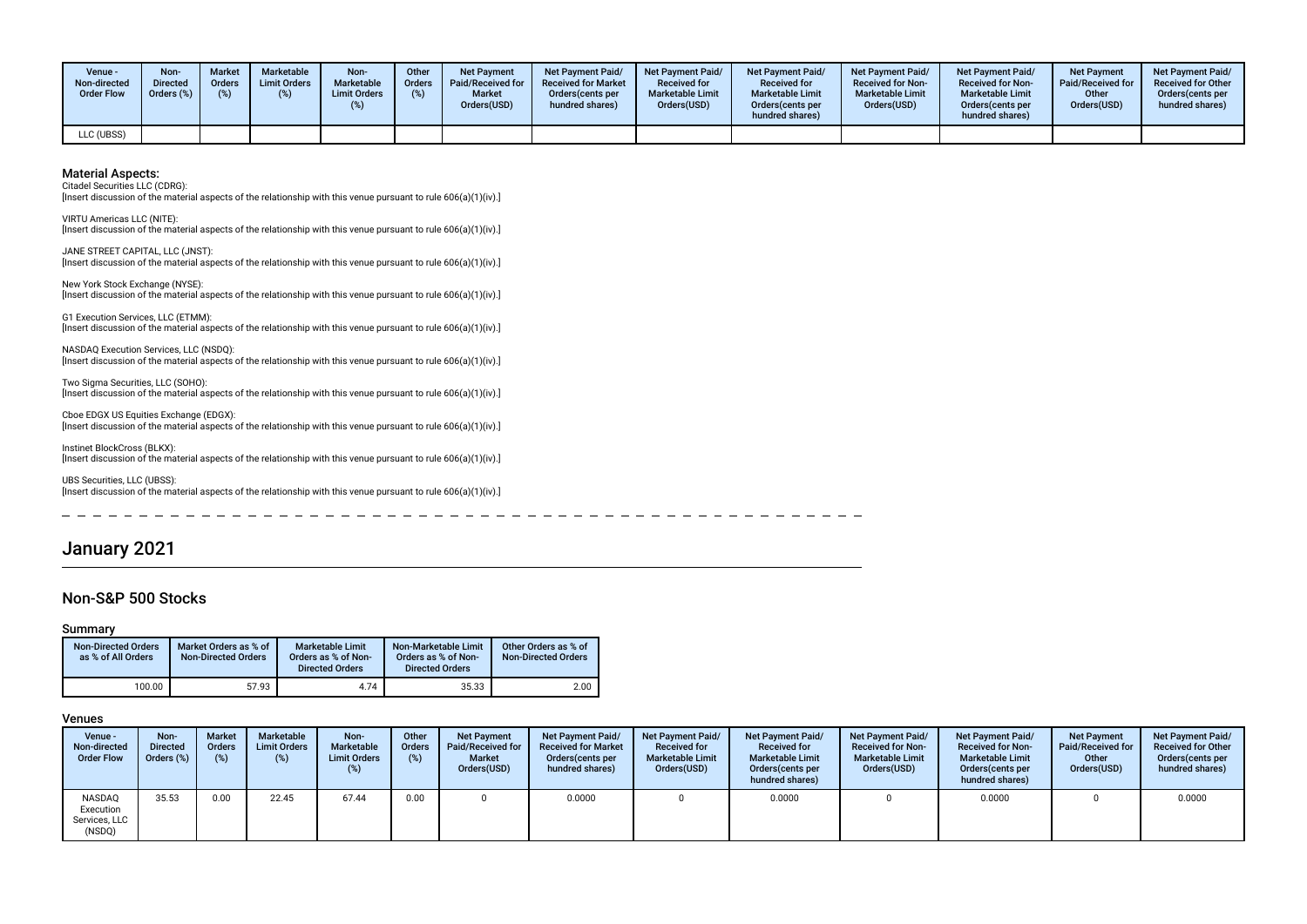| Venue -<br>Non-directed<br><b>Order Flow</b>   | Non-<br><b>Directed</b><br>Orders (%) | <b>Market</b><br><b>Orders</b><br>(%) | Marketable<br><b>Limit Orders</b><br>(%) | Non-<br>Marketable<br><b>Limit Orders</b><br>(%) | Other<br>Orders<br>(%) | <b>Net Payment</b><br>Paid/Received for<br><b>Market</b><br>Orders(USD) | Net Payment Paid/<br><b>Received for Market</b><br>Orders(cents per<br>hundred shares) | Net Payment Paid/<br><b>Received for</b><br><b>Marketable Limit</b><br>Orders(USD) | Net Payment Paid/<br><b>Received for</b><br><b>Marketable Limit</b><br>Orders(cents per<br>hundred shares) | Net Payment Paid/<br>Received for Non-<br><b>Marketable Limit</b><br>Orders(USD) | Net Payment Paid/<br>Received for Non-<br><b>Marketable Limit</b><br>Orders(cents per<br>hundred shares) | <b>Net Payment</b><br>Paid/Received for<br>Other<br>Orders(USD) | Net Payment Paid/<br>Received for Other<br>Orders(cents per<br>hundred shares) |
|------------------------------------------------|---------------------------------------|---------------------------------------|------------------------------------------|--------------------------------------------------|------------------------|-------------------------------------------------------------------------|----------------------------------------------------------------------------------------|------------------------------------------------------------------------------------|------------------------------------------------------------------------------------------------------------|----------------------------------------------------------------------------------|----------------------------------------------------------------------------------------------------------|-----------------------------------------------------------------|--------------------------------------------------------------------------------|
| Citadel<br>Securities LLC<br>(CDRG)            | 26.56                                 | 55.08                                 | 42.86                                    | 0.54                                             | 52.38                  | $\Omega$                                                                | 0.0000                                                                                 | $\Omega$                                                                           | 0.0000                                                                                                     | $\mathbf 0$                                                                      | 0.0000                                                                                                   | $\Omega$                                                        | 0.0000                                                                         |
| <b>VIRTU</b><br>Americas LLC<br>(NITE)         | 13.46                                 | 27.21                                 | 18.37                                    | 1.43                                             | 19.05                  | $\Omega$                                                                | 0.0000                                                                                 | $\Omega$                                                                           | 0.0000                                                                                                     | $\mathbf 0$                                                                      | 0.0000                                                                                                   | $\Omega$                                                        | 0.0000                                                                         |
| Cboe EDGX US<br>Equities<br>Exchange<br>(EDGX) | 12.45                                 | 0.00                                  | 0.00                                     | 24.33                                            | 0.00                   | $\mathbf{0}$                                                            | 0.0000                                                                                 | $\Omega$                                                                           | 0.0000                                                                                                     | 0                                                                                | 0.0000                                                                                                   | $\Omega$                                                        | 0.0000                                                                         |
| <b>JANE STREET</b><br>CAPITAL, LLC<br>(JNST)   | 3.75                                  | 8.21                                  | 6.12                                     | 0.00                                             | 0.00                   | $\mathbf{0}$                                                            | 0.0000                                                                                 | $\Omega$                                                                           | 0.0000                                                                                                     | $\mathbf 0$                                                                      | 0.0000                                                                                                   | $\Omega$                                                        | 0.0000                                                                         |
| G1 Execution<br>Services, LLC<br>(ETMM)        | 2.84                                  | 5.62                                  | 8.16                                     | 0.18                                             | 0.00                   | $\mathbf 0$                                                             | 0.0000                                                                                 | $\Omega$                                                                           | 0.0000                                                                                                     | 0                                                                                | 0.0000                                                                                                   | $\mathbf 0$                                                     | 0.0000                                                                         |
| New York<br>Stock<br>Exchange<br>(NYSE)        | 1.83                                  | 0.00                                  | 2.04                                     | 3.40                                             | 0.00                   | $\Omega$                                                                | 0.0000                                                                                 | $\Omega$                                                                           | 0.0000                                                                                                     | $\mathbf 0$                                                                      | 0.0000                                                                                                   | $\Omega$                                                        | 0.0000                                                                         |
| <b>NYSE</b> Arca<br>(ARCA)                     | 1.10                                  | 0.00                                  | 0.00                                     | 2.15                                             | 0.00                   | $\mathbf 0$                                                             | 0.0000                                                                                 | $\mathbf{0}$                                                                       | 0.0000                                                                                                     | $\mathbf 0$                                                                      | 0.0000                                                                                                   | $\Omega$                                                        | 0.0000                                                                         |
| Two Sigma<br>Securities, LLC<br>(SOHO)         | 1.01                                  | 2.38                                  | 0.00                                     | 0.00                                             | 0.00                   | $\Omega$                                                                | 0.0000                                                                                 | $\Omega$                                                                           | 0.0000                                                                                                     | $\mathbf 0$                                                                      | 0.0000                                                                                                   | $\Omega$                                                        | 0.0000                                                                         |
| <b>UBS</b><br>Securities, LLC<br>(UBSS)        | 0.73                                  | 1.30                                  | 0.00                                     | 0.18                                             | 4.76                   | $\mathbf{0}$                                                            | 0.0000                                                                                 | $\Omega$                                                                           | 0.0000                                                                                                     | 0                                                                                | 0.0000                                                                                                   | $\Omega$                                                        | 0.0000                                                                         |

NASDAQ Execution Services, LLC (NSDQ):

[Insert discussion of the material aspects of the relationship with this venue pursuant to rule 606(a)(1)(iv).]

Citadel Securities LLC (CDRG): [Insert discussion of the material aspects of the relationship with this venue pursuant to rule 606(a)(1)(iv).]

VIRTU Americas LLC (NITE): [Insert discussion of the material aspects of the relationship with this venue pursuant to rule 606(a)(1)(iv).]

Cboe EDGX US Equities Exchange (EDGX): [Insert discussion of the material aspects of the relationship with this venue pursuant to rule 606(a)(1)(iv).]

JANE STREET CAPITAL, LLC (JNST):  $\lim$ gert discussion of the material aspects of the relationship with this venue pursuant to rule 606(a)(1)(iv).

G1 Execution Services, LLC (ETMM): [Insert discussion of the material aspects of the relationship with this venue pursuant to rule 606(a)(1)(iv).]

New York Stock Exchange (NYSE): [Insert discussion of the material aspects of the relationship with this venue pursuant to rule 606(a)(1)(iv).]

NYSE Arca (ARCA): [Insert discussion of the material aspects of the relationship with this venue pursuant to rule 606(a)(1)(iv).]

Two Sigma Securities, LLC (SOHO): [Insert discussion of the material aspects of the relationship with this venue pursuant to rule 606(a)(1)(iv).]

UBS Securities, LLC (UBSS): [Insert discussion of the material aspects of the relationship with this venue pursuant to rule 606(a)(1)(iv).]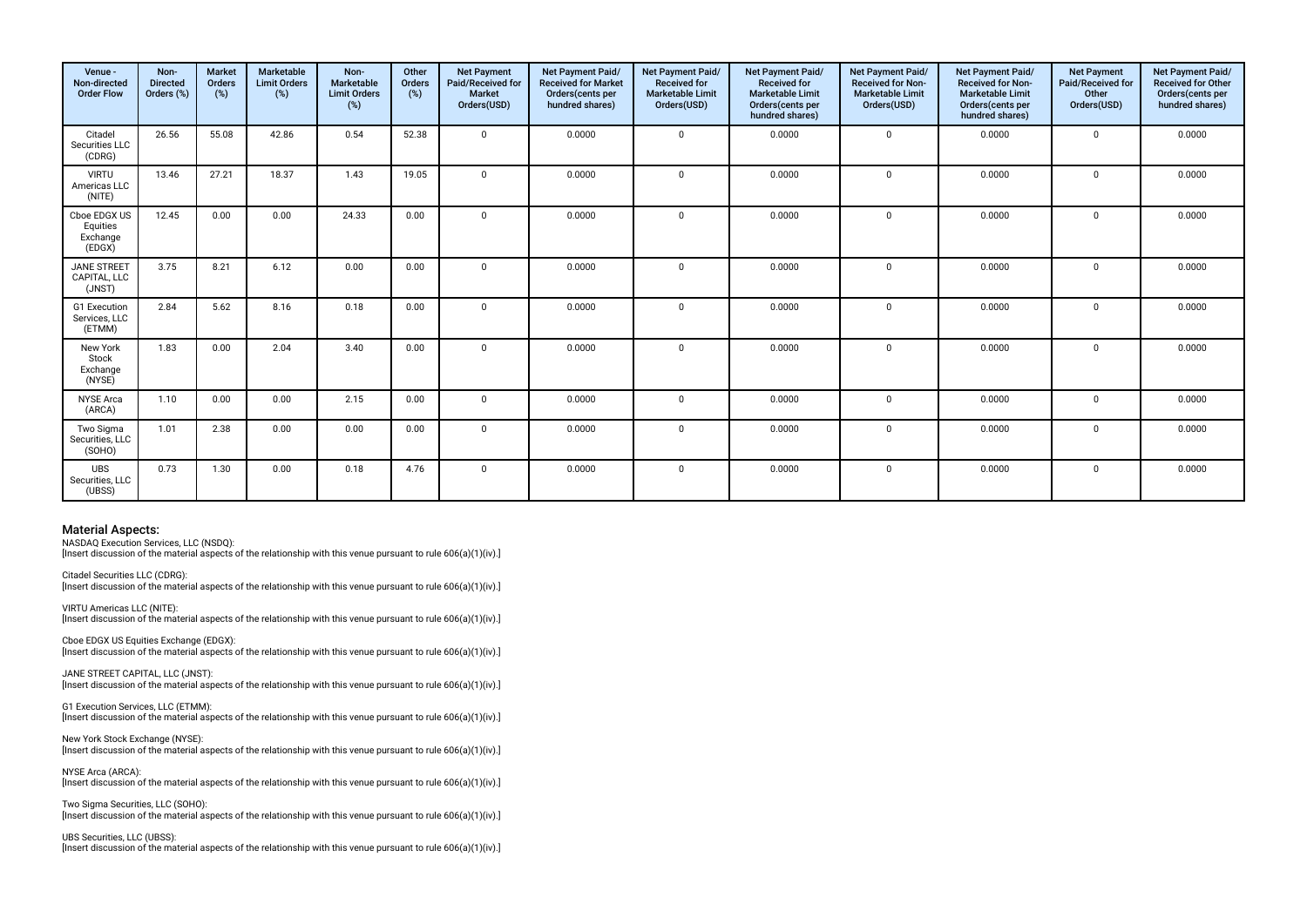# January 2021

------------

# **Options**

 $\frac{1}{2}$ 

# Summary

| <b>Non-Directed Orders</b><br>as % of All Orders | Market Orders as % of<br><b>Non-Directed Orders</b> | <b>Marketable Limit</b><br>Orders as % of Non-<br><b>Directed Orders</b> | Non-Marketable Limit<br>Orders as % of Non-<br><b>Directed Orders</b> | Other Orders as % of<br><b>Non-Directed Orders</b> |
|--------------------------------------------------|-----------------------------------------------------|--------------------------------------------------------------------------|-----------------------------------------------------------------------|----------------------------------------------------|
| 0.00                                             | 0.00                                                | 0.00                                                                     | 0.00                                                                  | 0.00                                               |

 $\overline{\phantom{a}}$ 

# Venues

|  | Venue -<br>Non-<br>directed<br>Order<br>Flow | Non-<br><b>Directed</b><br>Orders (%) | <b>Market</b><br><b>Orders</b> | Marketable<br><b>Limit Orders</b> | Non-<br><b>Marketable</b><br><b>Limit Orders</b> | Other<br>Orders | <b>Net Payment</b><br>Paid/Received for<br><b>Market</b><br>Orders(USD) | <b>Net Payment Paid/</b><br><b>Received for Market</b><br>Orders (cents per<br>hundred shares) | Net Payment Paid/<br><b>Received for</b><br><b>Marketable Limit</b><br>Orders(USD) | <b>Net Payment Paid/</b><br><b>Received for</b><br><b>Marketable Limit</b><br>Orders (cents per<br>hundred shares) | Net Payment Paid/<br><b>Received for Non-</b><br><b>Marketable Limit</b><br>Orders(USD) | Net Payment Paid/<br><b>Received for Non-</b><br><b>Marketable Limit</b><br>Orders cents per<br>hundred shares) | <b>Net Payment</b><br>Paid/Received for<br>Other<br>Orders(USD) | <b>Net Payment Paid/</b><br><b>Received for Other</b><br>Orders (cents per<br>hundred shares) |
|--|----------------------------------------------|---------------------------------------|--------------------------------|-----------------------------------|--------------------------------------------------|-----------------|-------------------------------------------------------------------------|------------------------------------------------------------------------------------------------|------------------------------------------------------------------------------------|--------------------------------------------------------------------------------------------------------------------|-----------------------------------------------------------------------------------------|-----------------------------------------------------------------------------------------------------------------|-----------------------------------------------------------------|-----------------------------------------------------------------------------------------------|
|--|----------------------------------------------|---------------------------------------|--------------------------------|-----------------------------------|--------------------------------------------------|-----------------|-------------------------------------------------------------------------|------------------------------------------------------------------------------------------------|------------------------------------------------------------------------------------|--------------------------------------------------------------------------------------------------------------------|-----------------------------------------------------------------------------------------|-----------------------------------------------------------------------------------------------------------------|-----------------------------------------------------------------|-----------------------------------------------------------------------------------------------|

------------------------

# Material Aspects:

# February 2021

# S&P 500 Stocks

## Summary

| <b>Non-Directed Orders</b><br>as % of All Orders | Market Orders as % of<br><b>Non-Directed Orders</b> | <b>Marketable Limit</b><br>Orders as % of Non-<br><b>Directed Orders</b> | Non-Marketable Limit<br>Orders as % of Non-<br><b>Directed Orders</b> | Other Orders as % of<br><b>Non-Directed Orders</b> |
|--------------------------------------------------|-----------------------------------------------------|--------------------------------------------------------------------------|-----------------------------------------------------------------------|----------------------------------------------------|
| 100.00                                           | 86.60                                               | 4.47                                                                     | 4.81                                                                  | 4.12                                               |

| Venue -<br>Non-directed<br><b>Order Flow</b> | Non-<br><b>Directed</b><br>Orders (%) | <b>Market</b><br>Orders<br>(%) | Marketable<br><b>Limit Orders</b><br>(%) | Non-<br>Marketable<br><b>Limit Orders</b><br>(%) | Other<br><b>Orders</b><br>(%) | <b>Net Payment</b><br>Paid/Received for<br><b>Market</b><br>Orders(USD) | Net Payment Paid/<br><b>Received for Market</b><br>Orders(cents per<br>hundred shares) | <b>Net Payment Paid/</b><br><b>Received for</b><br><b>Marketable Limit</b><br>Orders(USD) | Net Payment Paid/<br><b>Received for</b><br><b>Marketable Limit</b><br>Orders (cents per<br>hundred shares) | Net Payment Paid/<br><b>Received for Non-</b><br><b>Marketable Limit</b><br>Orders(USD) | Net Payment Paid/<br><b>Received for Non-</b><br><b>Marketable Limit</b><br>Orders(cents per<br>hundred shares) | <b>Net Payment</b><br>Paid/Received for<br>Other<br>Orders(USD) | Net Payment Paid/<br><b>Received for Other</b><br>Orders(cents per<br>hundred shares) |
|----------------------------------------------|---------------------------------------|--------------------------------|------------------------------------------|--------------------------------------------------|-------------------------------|-------------------------------------------------------------------------|----------------------------------------------------------------------------------------|-------------------------------------------------------------------------------------------|-------------------------------------------------------------------------------------------------------------|-----------------------------------------------------------------------------------------|-----------------------------------------------------------------------------------------------------------------|-----------------------------------------------------------------|---------------------------------------------------------------------------------------|
| Citadel<br>Securities LLC<br>(CDRG)          | 49.67                                 | 53.57                          | 53.85                                    | 3.70                                             | 66.67                         | $\mathbf{0}$                                                            | 0.0000                                                                                 |                                                                                           | 0.0000                                                                                                      | $^{\circ}$                                                                              | 0.0000                                                                                                          | $\Omega$                                                        | 0.0000                                                                                |
| <b>VIRTU</b><br>Americas LLC<br>(NITE)       | 20.07                                 | 21.43                          | 15.38                                    | 3.70                                             | 33.33                         | $\Omega$                                                                | 0.0000                                                                                 |                                                                                           | 0.0000                                                                                                      | 0                                                                                       | 0.0000                                                                                                          |                                                                 | 0.0000                                                                                |
| <b>JANE STREET</b><br>CAPITAL, LLC<br>(JNST) | 9.21                                  | 10.71                          | 7.69                                     | 0.00                                             | 0.00                          | $\Omega$                                                                | 0.0000                                                                                 |                                                                                           | 0.0000                                                                                                      | 0                                                                                       | 0.0000                                                                                                          |                                                                 | 0.0000                                                                                |
| <b>UBS</b><br>Securities, LLC<br>(UBSS)      | 7.24                                  | 8.33                           | 7.69                                     | 0.00                                             | 0.00                          | $\Omega$                                                                | 0.0000                                                                                 |                                                                                           | 0.0000                                                                                                      | 0                                                                                       | 0.0000                                                                                                          |                                                                 | 0.0000                                                                                |
| NASDAQ<br>Execution                          | 3.62                                  | 0.00                           | 0.00                                     | 40.74                                            | 0.00                          | $\Omega$                                                                | 0.0000                                                                                 |                                                                                           | 0.0000                                                                                                      | 0                                                                                       | 0.0000                                                                                                          |                                                                 | 0.0000                                                                                |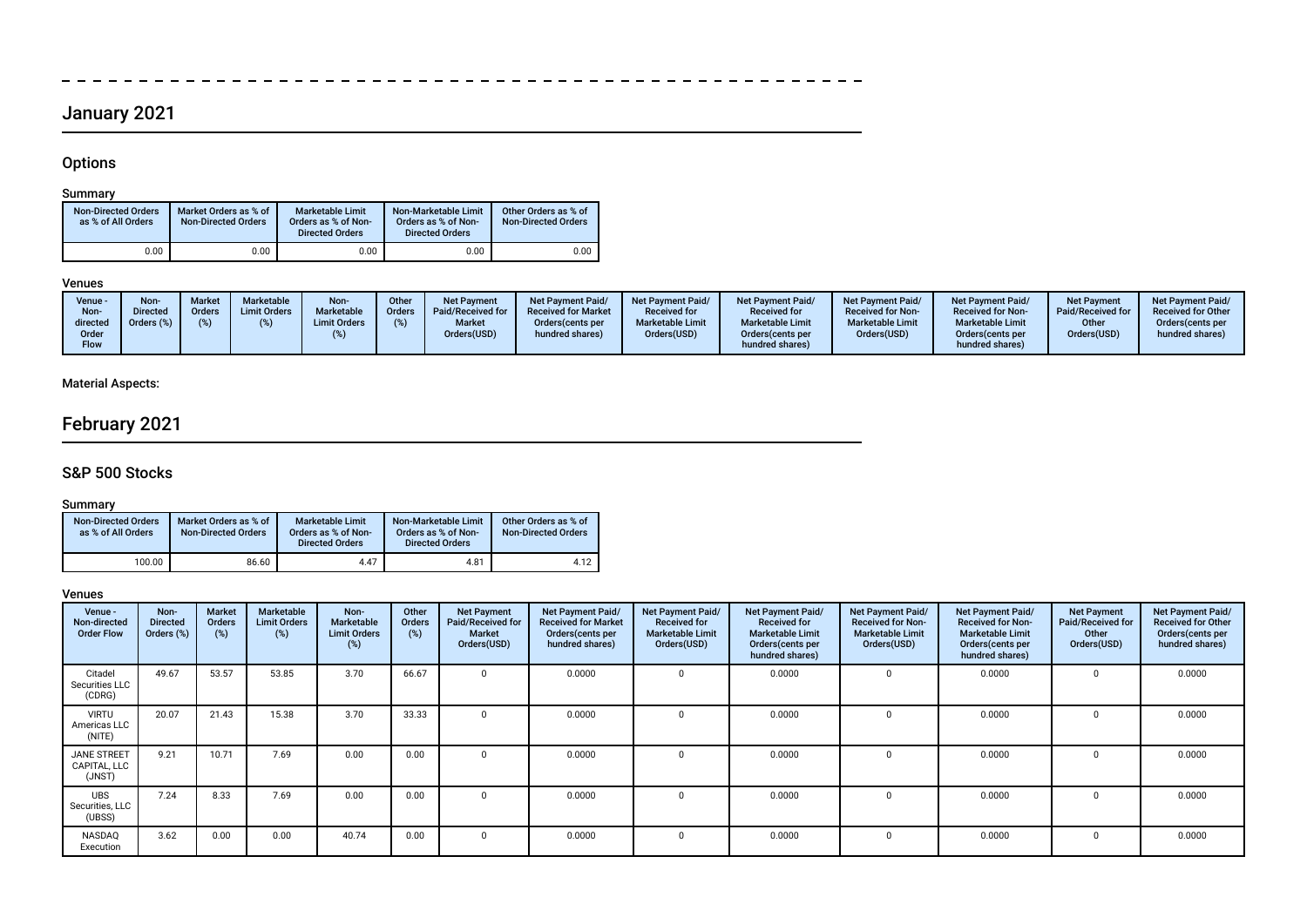| Venue -<br>Non-directed<br><b>Order Flow</b>   | Non-<br><b>Directed</b><br>Orders (%) | Market<br>Orders<br>(%) | Marketable<br><b>Limit Orders</b><br>(%) | Non-<br>Marketable<br><b>Limit Orders</b><br>(%) | Other<br>Orders<br>(%) | <b>Net Payment</b><br>Paid/Received for<br>Market<br>Orders(USD) | Net Payment Paid/<br><b>Received for Market</b><br>Orders(cents per<br>hundred shares) | <b>Net Payment Paid/</b><br><b>Received for</b><br><b>Marketable Limit</b><br>Orders(USD) | <b>Net Payment Paid/</b><br><b>Received for</b><br><b>Marketable Limit</b><br>Orders(cents per<br>hundred shares) | Net Payment Paid/<br><b>Received for Non-</b><br><b>Marketable Limit</b><br>Orders(USD) | Net Payment Paid/<br><b>Received for Non-</b><br><b>Marketable Limit</b><br>Orders (cents per<br>hundred shares) | <b>Net Payment</b><br>Paid/Received for<br>Other<br>Orders(USD) | Net Payment Paid/<br>Received for Other<br>Orders(cents per<br>hundred shares) |
|------------------------------------------------|---------------------------------------|-------------------------|------------------------------------------|--------------------------------------------------|------------------------|------------------------------------------------------------------|----------------------------------------------------------------------------------------|-------------------------------------------------------------------------------------------|-------------------------------------------------------------------------------------------------------------------|-----------------------------------------------------------------------------------------|------------------------------------------------------------------------------------------------------------------|-----------------------------------------------------------------|--------------------------------------------------------------------------------|
| Services, LLC<br>(NSDQ)                        |                                       |                         |                                          |                                                  |                        |                                                                  |                                                                                        |                                                                                           |                                                                                                                   |                                                                                         |                                                                                                                  |                                                                 |                                                                                |
| Two Sigma<br>Securities, LLC<br>(SOHO)         | 3.62                                  | 3.57                    | 15.38                                    | 0.00                                             | 0.00                   | $\Omega$                                                         | 0.0000                                                                                 |                                                                                           | 0.0000                                                                                                            | $\Omega$                                                                                | 0.0000                                                                                                           | $\Omega$                                                        | 0.0000                                                                         |
| New York<br>Stock<br>Exchange<br>(NYSE)        | 2.96                                  | 0.00                    | 0.00                                     | 33.33                                            | 0.00                   | $\Omega$                                                         | 0.0000                                                                                 |                                                                                           | 0.0000                                                                                                            |                                                                                         | 0.0000                                                                                                           |                                                                 | 0.0000                                                                         |
| G1 Execution<br>Services, LLC<br>(ETMM)        | 1.97                                  | 2.38                    | 0.00                                     | 0.00                                             | 0.00                   | $\Omega$                                                         | 0.0000                                                                                 |                                                                                           | 0.0000                                                                                                            |                                                                                         | 0.0000                                                                                                           | $\Omega$                                                        | 0.0000                                                                         |
| Cboe EDGX US<br>Equities<br>Exchange<br>(EDGX) | 1.64                                  | 0.00                    | 0.00                                     | 18.52                                            | 0.00                   | $\Omega$                                                         | 0.0000                                                                                 |                                                                                           | 0.0000                                                                                                            |                                                                                         | 0.0000                                                                                                           |                                                                 | 0.0000                                                                         |

Citadel Securities LLC (CDRG):

JANE STREET CAPITAL, LLC (JNST):

[Insert discussion of the material aspects of the relationship with this venue pursuant to rule 606(a)(1)(iv).]

VIRTU Americas LLC (NITE): [Insert discussion of the material aspects of the relationship with this venue pursuant to rule 606(a)(1)(iv).]

[Insert discussion of the material aspects of the relationship with this venue pursuant to rule 606(a)(1)(iv).] UBS Securities, LLC (UBSS): [Insert discussion of the material aspects of the relationship with this venue pursuant to rule 606(a)(1)(iv).]

NASDAQ Execution Services, LLC (NSDQ): [Insert discussion of the material aspects of the relationship with this venue pursuant to rule 606(a)(1)(iv).]

Two Sigma Securities, LLC (SOHO): [Insert discussion of the material aspects of the relationship with this venue pursuant to rule 606(a)(1)(iv).]

New York Stock Exchange (NYSE): [Insert discussion of the material aspects of the relationship with this venue pursuant to rule 606(a)(1)(iv).]

G1 Execution Services, LLC (ETMM): [Insert discussion of the material aspects of the relationship with this venue pursuant to rule 606(a)(1)(iv).]

Cboe EDGX US Equities Exchange (EDGX): [Insert discussion of the material aspects of the relationship with this venue pursuant to rule 606(a)(1)(iv).]

---------

# February 2021

### Non-S&P 500 Stocks

Summary

| <b>Non-Directed Orders</b><br>as % of All Orders | Market Orders as % of<br><b>Non-Directed Orders</b> | <b>Marketable Limit</b><br>Orders as % of Non-<br><b>Directed Orders</b> | Non-Marketable Limit<br>Orders as % of Non-<br><b>Directed Orders</b> | Other Orders as % of<br><b>Non-Directed Orders</b> |
|--------------------------------------------------|-----------------------------------------------------|--------------------------------------------------------------------------|-----------------------------------------------------------------------|----------------------------------------------------|
| 100.00                                           | 71.41                                               | 4.79                                                                     | 19.47                                                                 | 4.33                                               |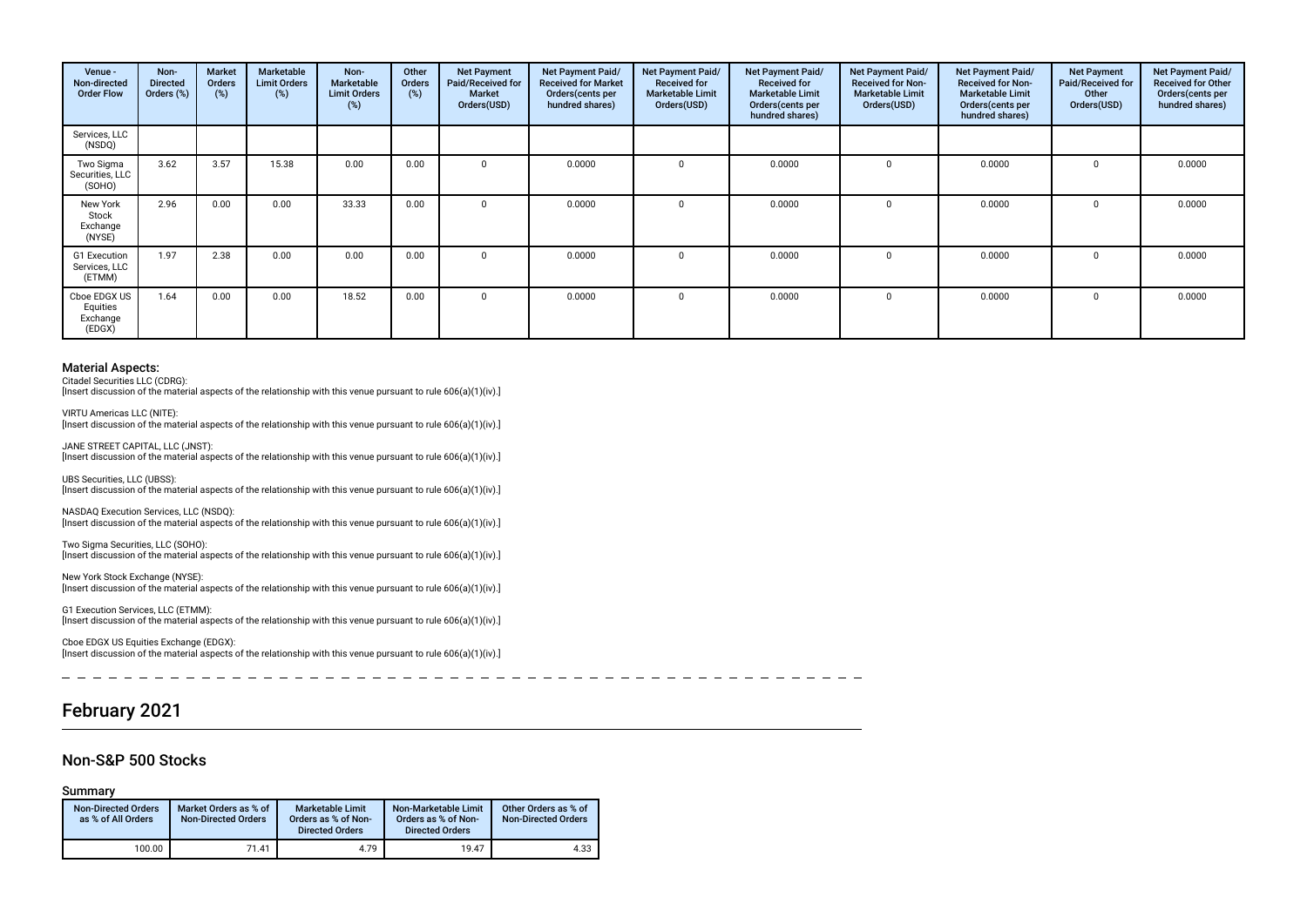| Venue -<br>Non-directed<br><b>Order Flow</b>   | Non-<br><b>Directed</b><br>Orders (%) | <b>Market</b><br>Orders<br>(%) | Marketable<br><b>Limit Orders</b><br>(%) | Non-<br><b>Marketable</b><br><b>Limit Orders</b><br>(%) | Other<br>Orders<br>(%) | <b>Net Payment</b><br>Paid/Received for<br><b>Market</b><br>Orders(USD) | Net Payment Paid/<br><b>Received for Market</b><br>Orders(cents per<br>hundred shares) | Net Payment Paid/<br>Received for<br><b>Marketable Limit</b><br>Orders(USD) | Net Payment Paid/<br>Received for<br><b>Marketable Limit</b><br>Orders(cents per<br>hundred shares) | Net Payment Paid/<br>Received for Non-<br><b>Marketable Limit</b><br>Orders(USD) | Net Payment Paid/<br>Received for Non-<br><b>Marketable Limit</b><br>Orders(cents per<br>hundred shares) | <b>Net Payment</b><br>Paid/Received for<br>Other<br>Orders(USD) | Net Payment Paid/<br>Received for Other<br>Orders(cents per<br>hundred shares) |
|------------------------------------------------|---------------------------------------|--------------------------------|------------------------------------------|---------------------------------------------------------|------------------------|-------------------------------------------------------------------------|----------------------------------------------------------------------------------------|-----------------------------------------------------------------------------|-----------------------------------------------------------------------------------------------------|----------------------------------------------------------------------------------|----------------------------------------------------------------------------------------------------------|-----------------------------------------------------------------|--------------------------------------------------------------------------------|
| Citadel<br>Securities LLC<br>(CDRG)            | 36.52                                 | 53.25                          | 48.57                                    | 4.49                                                    | 50.00                  | $\Omega$                                                                | 0.0000                                                                                 | $\mathbf 0$                                                                 | 0.0000                                                                                              | $\mathbf 0$                                                                      | 0.0000                                                                                                   | $\mathbf 0$                                                     | 0.0000                                                                         |
| NASDAQ<br>Execution<br>Services, LLC<br>(NSDQ) | 19.90                                 | 0.00                           | 2.86                                     | 58.80                                                   | 0.00                   | $\Omega$                                                                | 0.0000                                                                                 | $\mathbf 0$                                                                 | 0.0000                                                                                              | $\Omega$                                                                         | 0.0000                                                                                                   | $\mathbf 0$                                                     | 0.0000                                                                         |
| <b>VIRTU</b><br>Americas LLC<br>(NITE)         | 16.88                                 | 24.03                          | 14.29                                    | 3.00                                                    | 33.33                  | $\Omega$                                                                | 0.0000                                                                                 | $\mathbf 0$                                                                 | 0.0000                                                                                              | $\mathbf 0$                                                                      | 0.0000                                                                                                   | $\mathbf 0$                                                     | 0.0000                                                                         |
| <b>JANE STREET</b><br>CAPITAL, LLC<br>(JNST)   | 8.06                                  | 12.77                          | 14.29                                    | 0.00                                                    | 0.00                   | $\Omega$                                                                | 0.0000                                                                                 | $\mathbf 0$                                                                 | 0.0000                                                                                              | $\mathbf 0$                                                                      | 0.0000                                                                                                   | $\mathbf 0$                                                     | 0.0000                                                                         |
| Cboe EDGX US<br>Equities<br>Exchange<br>(EDGX) | 5.67                                  | 0.00                           | 0.00                                     | 16.85                                                   | 0.00                   | $\Omega$                                                                | 0.0000                                                                                 | $\mathsf 0$                                                                 | 0.0000                                                                                              | $\mathbf 0$                                                                      | 0.0000                                                                                                   | 0                                                               | 0.0000                                                                         |
| New York<br>Stock<br>Exchange<br>(NYSE)        | 5.54                                  | 0.00                           | 2.86                                     | 16.10                                                   | 0.00                   | $\Omega$                                                                | 0.0000                                                                                 | $\mathbf 0$                                                                 | 0.0000                                                                                              | $\mathbf 0$                                                                      | 0.0000                                                                                                   | $\mathbf 0$                                                     | 0.0000                                                                         |
| <b>UBS Securities,</b><br>LLC (UBSS)           | 3.65                                  | 5.41                           | 2.86                                     | 0.00                                                    | 10.00                  | $\mathbf 0$                                                             | 0.0000                                                                                 | $\mathbf 0$                                                                 | 0.0000                                                                                              | $\mathbf 0$                                                                      | 0.0000                                                                                                   | $\mathbf 0$                                                     | 0.0000                                                                         |
| G1 Execution<br>Services, LLC<br>(ETMM)        | 2.02                                  | 3.03                           | 5.71                                     | 0.00                                                    | 0.00                   | $\Omega$                                                                | 0.0000                                                                                 | $\mathbf 0$                                                                 | 0.0000                                                                                              | $\mathbf 0$                                                                      | 0.0000                                                                                                   | $\mathbf 0$                                                     | 0.0000                                                                         |
| Two Sigma<br>Securities, LLC<br>(SOHO)         | 1.39                                  | 1.52                           | 8.57                                     | 0.37                                                    | 0.00                   | $\Omega$                                                                | 0.0000                                                                                 | $\mathbf{0}$                                                                | 0.0000                                                                                              | $\mathbf 0$                                                                      | 0.0000                                                                                                   | $\mathbf 0$                                                     | 0.0000                                                                         |
| Instinet<br><b>BlockCross</b><br>(BLKX)        | 0.25                                  | 0.00                           | 0.00                                     | 0.00                                                    | 6.67                   | $\Omega$                                                                | 0.0000                                                                                 | $\Omega$                                                                    | 0.0000                                                                                              | $\Omega$                                                                         | 0.0000                                                                                                   | $\mathbf 0$                                                     | 0.0000                                                                         |

Venues

Citadel Securities LLC (CDRG):

[Insert discussion of the material aspects of the relationship with this venue pursuant to rule 606(a)(1)(iv).]

NASDAQ Execution Services, LLC (NSDQ): [Insert discussion of the material aspects of the relationship with this venue pursuant to rule 606(a)(1)(iv).]

VIRTU Americas LLC (NITE): [Insert discussion of the material aspects of the relationship with this venue pursuant to rule 606(a)(1)(iv).]

JANE STREET CAPITAL, LLC (JNST): [Insert discussion of the material aspects of the relationship with this venue pursuant to rule 606(a)(1)(iv).]

Cboe EDGX US Equities Exchange (EDGX): [Insert discussion of the material aspects of the relationship with this venue pursuant to rule 606(a)(1)(iv).]

New York Stock Exchange (NYSE): [Insert discussion of the material aspects of the relationship with this venue pursuant to rule 606(a)(1)(iv).]

UBS Securities, LLC (UBSS): [Insert discussion of the material aspects of the relationship with this venue pursuant to rule 606(a)(1)(iv).]

G1 Execution Services, LLC (ETMM):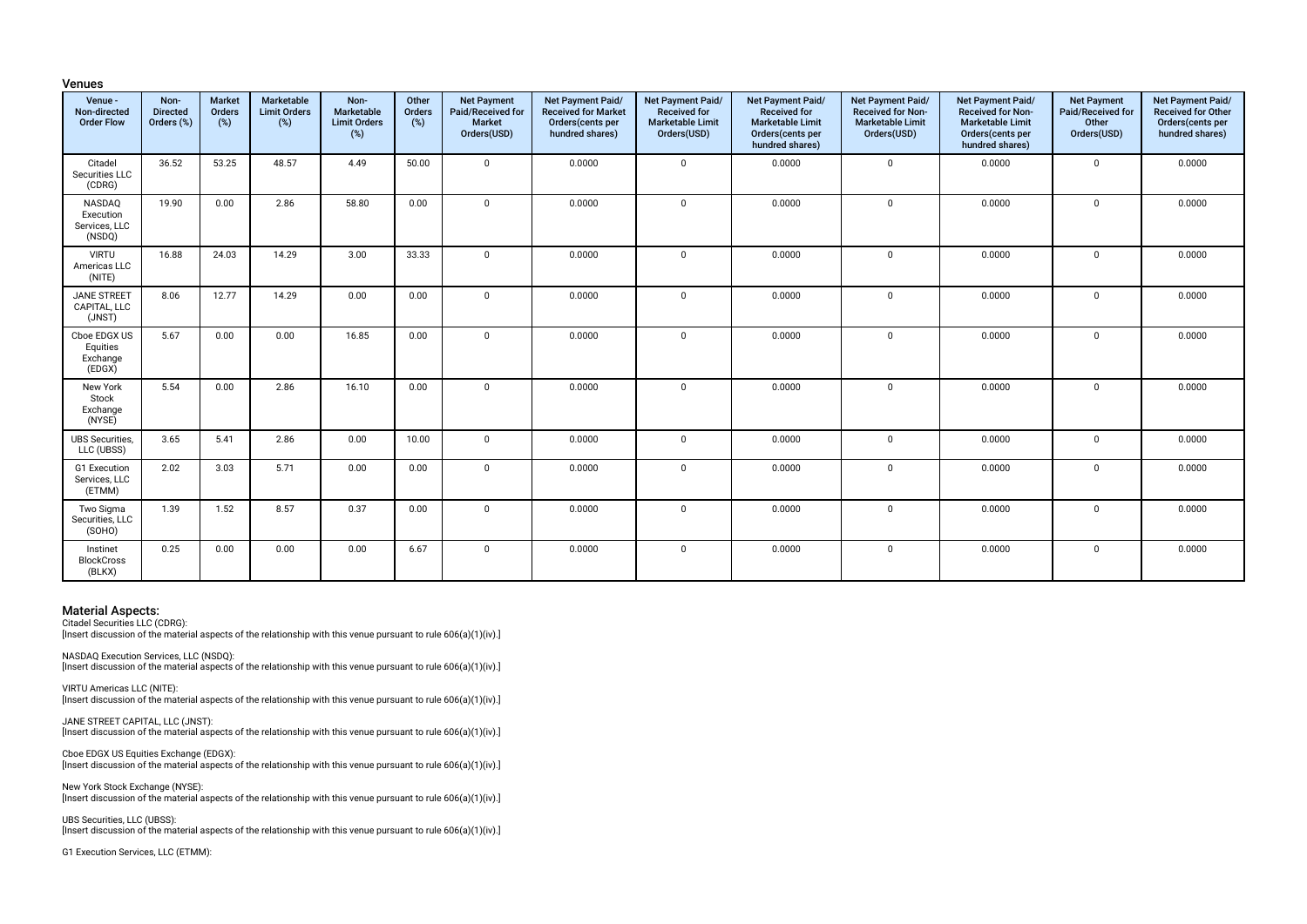[Insert discussion of the material aspects of the relationship with this venue pursuant to rule 606(a)(1)(iv).]

Two Sigma Securities, LLC (SOHO): [Insert discussion of the material aspects of the relationship with this venue pursuant to rule 606(a)(1)(iv).]

Instinet BlockCross (BLKX): [Insert discussion of the material aspects of the relationship with this venue pursuant to rule 606(a)(1)(iv).]

 $\frac{1}{2}$  $\sim$  $\overline{\phantom{a}}$ -------- $\overline{\phantom{0}}$  $\sim$  $\overline{\phantom{0}}$  $- - - - - -$ 

# February 2021

# **Options**

### Summary

| <b>Non-Directed Orders</b><br>as % of All Orders | Market Orders as % of<br><b>Non-Directed Orders</b> | <b>Marketable Limit</b><br>Orders as % of Non-<br><b>Directed Orders</b> | Non-Marketable Limit<br>Orders as % of Non-<br><b>Directed Orders</b> | Other Orders as % of<br><b>Non-Directed Orders</b> |
|--------------------------------------------------|-----------------------------------------------------|--------------------------------------------------------------------------|-----------------------------------------------------------------------|----------------------------------------------------|
| 0.00                                             | 0.00                                                | 0.00                                                                     | 0.00                                                                  | 0.00                                               |

#### Venues

| Venue -<br>Non-<br>directed<br>Order<br>Flow | Non-<br>Directed<br>Orders (%) | <b>Market</b><br>Orders | Marketable<br><b>Limit Orders</b> | Non-<br>Marketable<br><b>Limit Orders</b> | <b>Other</b><br>Orders | <b>Net Payment</b><br>Paid/Received for<br><b>Market</b><br>Orders(USD) | Net Payment Paid/<br><b>Received for Market</b><br>Orders (cents per<br>hundred shares) | Net Payment Paid/<br><b>Received for</b><br><b>Marketable Limit</b><br>Orders(USD) | <b>Net Payment Paid/</b><br><b>Received for</b><br><b>Marketable Limit</b><br>Orders (cents per<br>hundred shares) | <b>Net Payment Paid/</b><br><b>Received for Non-</b><br><b>Marketable Limit</b><br>Orders(USD) | Net Payment Paid/<br><b>Received for Non-</b><br><b>Marketable Limit</b><br>Orders (cents per<br>hundred shares) | <b>Net Payment</b><br>Paid/Received for<br>Other<br>Orders(USD) | <b>Net Payment Paid/</b><br><b>Received for Other</b><br>Orders(cents per<br>hundred shares) |
|----------------------------------------------|--------------------------------|-------------------------|-----------------------------------|-------------------------------------------|------------------------|-------------------------------------------------------------------------|-----------------------------------------------------------------------------------------|------------------------------------------------------------------------------------|--------------------------------------------------------------------------------------------------------------------|------------------------------------------------------------------------------------------------|------------------------------------------------------------------------------------------------------------------|-----------------------------------------------------------------|----------------------------------------------------------------------------------------------|
|                                              |                                |                         |                                   |                                           |                        |                                                                         |                                                                                         |                                                                                    |                                                                                                                    |                                                                                                |                                                                                                                  |                                                                 |                                                                                              |

### Material Aspects:

# March 2021

# S&P 500 Stocks

#### Summary

| <b>Non-Directed Orders</b><br>as % of All Orders | Market Orders as % of<br><b>Non-Directed Orders</b> | <b>Marketable Limit</b><br>Orders as % of Non-<br><b>Directed Orders</b> | Non-Marketable Limit<br>Orders as % of Non-<br><b>Directed Orders</b> | Other Orders as % of<br><b>Non-Directed Orders</b> |
|--------------------------------------------------|-----------------------------------------------------|--------------------------------------------------------------------------|-----------------------------------------------------------------------|----------------------------------------------------|
| 100.00                                           | 89.60                                               | 3.36                                                                     | 3.02                                                                  | 4.03                                               |

| Venue -<br>Non-directed<br><b>Order Flow</b> | Non-<br><b>Directed</b><br>Orders (%) | <b>Market</b><br><b>Orders</b><br>(%) | Marketable<br><b>Limit Orders</b><br>$(\%)$ | Non-<br>Marketable<br><b>Limit Orders</b> | Other<br>Orders<br>(%) | <b>Net Payment</b><br>Paid/Received for<br><b>Market</b><br>Orders(USD) | Net Payment Paid/<br><b>Received for Market</b><br>Orders (cents per<br>hundred shares) | Net Payment Paid/<br><b>Received for</b><br><b>Marketable Limit</b><br>Orders(USD) | Net Payment Paid/<br><b>Received for</b><br><b>Marketable Limit</b><br>Orders (cents per<br>hundred shares) | Net Payment Paid/<br><b>Received for Non-</b><br><b>Marketable Limit</b><br>Orders(USD) | Net Payment Paid/<br><b>Received for Non-</b><br><b>Marketable Limit</b><br>Orders (cents per<br>hundred shares) | <b>Net Payment</b><br>Paid/Received for<br>Other<br>Orders(USD) | Net Payment Paid/<br><b>Received for Other</b><br>Orders(cents per<br>hundred shares) |
|----------------------------------------------|---------------------------------------|---------------------------------------|---------------------------------------------|-------------------------------------------|------------------------|-------------------------------------------------------------------------|-----------------------------------------------------------------------------------------|------------------------------------------------------------------------------------|-------------------------------------------------------------------------------------------------------------|-----------------------------------------------------------------------------------------|------------------------------------------------------------------------------------------------------------------|-----------------------------------------------------------------|---------------------------------------------------------------------------------------|
| Citadel<br>Securities LLC<br>(CDRG)          | 44.87                                 | 49.78                                 | 50.00                                       | 0.00                                      | 21.43                  |                                                                         | 0.0000                                                                                  |                                                                                    | 0.0000                                                                                                      |                                                                                         | 0.0000                                                                                                           |                                                                 | 0.0000                                                                                |
| <b>VIRTU</b><br>Americas LLC<br>(NITE)       | 25.86                                 | 27.35                                 | 0.00                                        | 11.11                                     | 35.71                  |                                                                         | 0.0000                                                                                  |                                                                                    | 0.0000                                                                                                      |                                                                                         | 0.0000                                                                                                           |                                                                 | 0.0000                                                                                |
| <b>JANE STREET</b><br>CAPITAL, LLC           | 11.79                                 | 12.56                                 | 37.50                                       | 0.00                                      | 0.00                   |                                                                         | 0.0000                                                                                  |                                                                                    | 0.0000                                                                                                      |                                                                                         | 0.0000                                                                                                           |                                                                 | 0.0000                                                                                |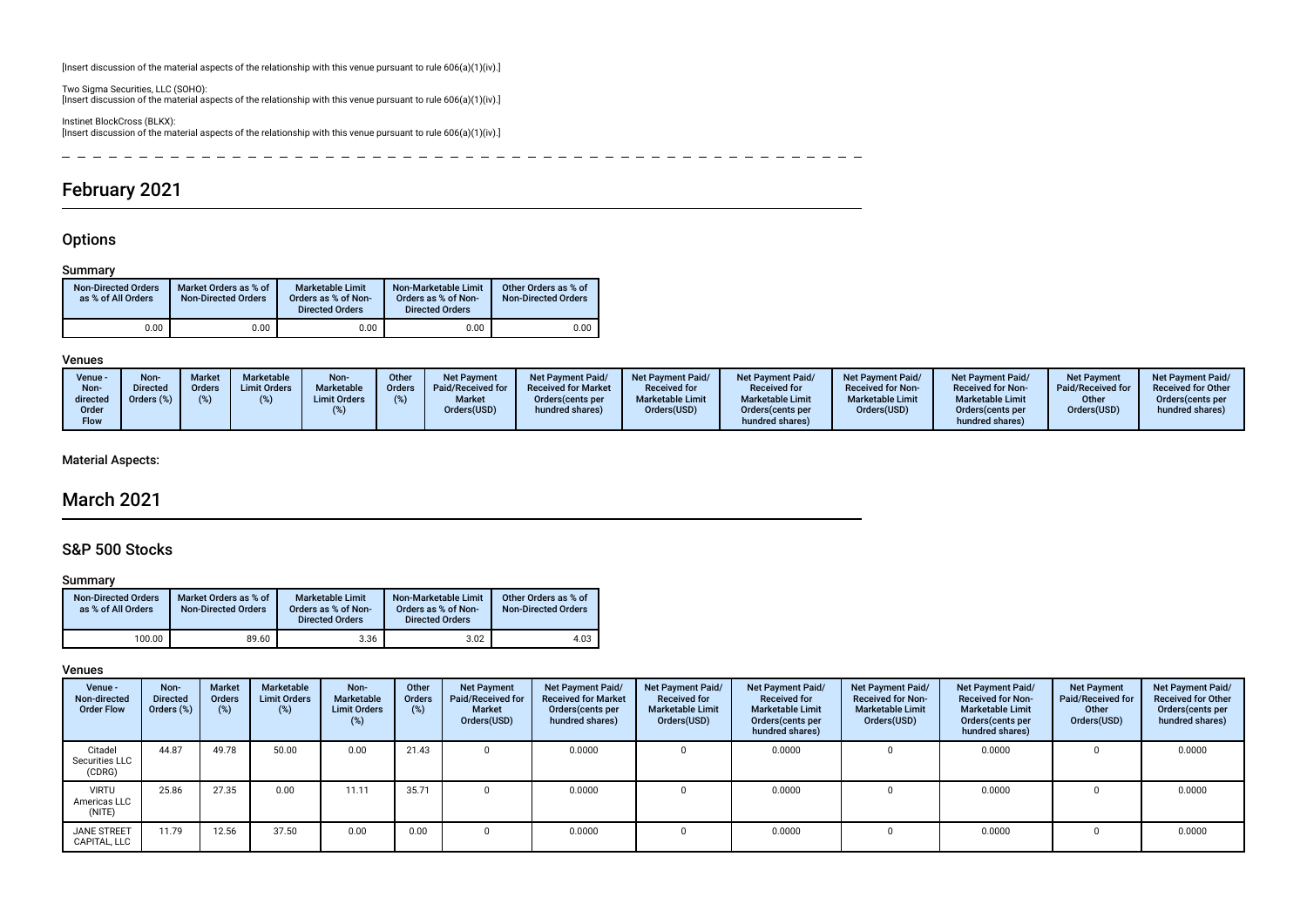| Venue -<br>Non-directed<br><b>Order Flow</b>   | Non-<br><b>Directed</b><br>Orders (%) | <b>Market</b><br>Orders<br>(%) | Marketable<br><b>Limit Orders</b><br>$(\%)$ | Non-<br>Marketable<br><b>Limit Orders</b><br>(%) | Other<br>Orders<br>(%) | <b>Net Payment</b><br>Paid/Received for<br><b>Market</b><br>Orders(USD) | Net Payment Paid/<br><b>Received for Market</b><br>Orders(cents per<br>hundred shares) | Net Payment Paid/<br><b>Received for</b><br><b>Marketable Limit</b><br>Orders(USD) | Net Payment Paid/<br><b>Received for</b><br><b>Marketable Limit</b><br>Orders(cents per<br>hundred shares) | <b>Net Payment Paid/</b><br><b>Received for Non-</b><br><b>Marketable Limit</b><br>Orders(USD) | Net Payment Paid/<br><b>Received for Non-</b><br><b>Marketable Limit</b><br>Orders(cents per<br>hundred shares) | <b>Net Payment</b><br>Paid/Received for<br>Other<br>Orders(USD) | Net Payment Paid/<br><b>Received for Other</b><br>Orders(cents per<br>hundred shares) |
|------------------------------------------------|---------------------------------------|--------------------------------|---------------------------------------------|--------------------------------------------------|------------------------|-------------------------------------------------------------------------|----------------------------------------------------------------------------------------|------------------------------------------------------------------------------------|------------------------------------------------------------------------------------------------------------|------------------------------------------------------------------------------------------------|-----------------------------------------------------------------------------------------------------------------|-----------------------------------------------------------------|---------------------------------------------------------------------------------------|
| (JNST)                                         |                                       |                                |                                             |                                                  |                        |                                                                         |                                                                                        |                                                                                    |                                                                                                            |                                                                                                |                                                                                                                 |                                                                 |                                                                                       |
| Two Sigma<br>Securities, LLC<br>(SOHO)         | 4.94                                  | 4.48                           | 0.00                                        | 0.00                                             | 21.43                  | $\mathbf 0$                                                             | 0.0000                                                                                 | $\mathbf 0$                                                                        | 0.0000                                                                                                     | $\mathbf 0$                                                                                    | 0.0000                                                                                                          | $\mathbf 0$                                                     | 0.0000                                                                                |
| <b>UBS Securities.</b><br>LLC (UBSS)           | 4.18                                  | 4.48                           | 0.00                                        | 0.00                                             | 7.14                   | $\Omega$                                                                | 0.0000                                                                                 | $\Omega$                                                                           | 0.0000                                                                                                     | $^{\circ}$                                                                                     | 0.0000                                                                                                          | $\Omega$                                                        | 0.0000                                                                                |
| New York<br>Stock<br>Exchange<br>(NYSE)        | 3.42                                  | 0.00                           | 0.00                                        | 50.00                                            | 0.00                   | $\Omega$                                                                | 0.0000                                                                                 | $\mathbf 0$                                                                        | 0.0000                                                                                                     | $\mathbf 0$                                                                                    | 0.0000                                                                                                          | $\mathbf{0}$                                                    | 0.0000                                                                                |
| NASDAQ<br>Execution<br>Services, LLC<br>(NSDQ) | 1.90                                  | 0.00                           | 12.50                                       | 22.22                                            | 0.00                   |                                                                         | 0.0000                                                                                 | $\Omega$                                                                           | 0.0000                                                                                                     | $\Omega$                                                                                       | 0.0000                                                                                                          | $\Omega$                                                        | 0.0000                                                                                |
| Cboe EDGX US<br>Equities<br>Exchange<br>(EDGX) | 1.14                                  | 0.00                           | 0.00                                        | 16.67                                            | 0.00                   | $\Omega$                                                                | 0.0000                                                                                 | $\Omega$                                                                           | 0.0000                                                                                                     | $\Omega$                                                                                       | 0.0000                                                                                                          | $\Omega$                                                        | 0.0000                                                                                |
| G1 Execution<br>Services, LLC<br>(ETMM)        | 1.14                                  | 1.35                           | 0.00                                        | 0.00                                             | 0.00                   | $\Omega$                                                                | 0.0000                                                                                 | $\Omega$                                                                           | 0.0000                                                                                                     | $\mathbf 0$                                                                                    | 0.0000                                                                                                          | $\Omega$                                                        | 0.0000                                                                                |
| Instinet<br><b>BlockCross</b><br>(BLKX)        | 0.76                                  | 0.00                           | 0.00                                        | 0.00                                             | 14.29                  | $\Omega$                                                                | 0.0000                                                                                 | $\mathbf 0$                                                                        | 0.0000                                                                                                     | $\mathbf 0$                                                                                    | 0.0000                                                                                                          | $\mathbf 0$                                                     | 0.0000                                                                                |

Citadel Securities LLC (CDRG):

[Insert discussion of the material aspects of the relationship with this venue pursuant to rule 606(a)(1)(iv).]

VIRTU Americas LLC (NITE):

[Insert discussion of the material aspects of the relationship with this venue pursuant to rule 606(a)(1)(iv).]

JANE STREET CAPITAL, LLC (JNST): [Insert discussion of the material aspects of the relationship with this venue pursuant to rule 606(a)(1)(iv).]

Two Sigma Securities, LLC (SOHO): [Insert discussion of the material aspects of the relationship with this venue pursuant to rule  $606(a)(1)(iv)$ .]

UBS Securities, LLC (UBSS): [Insert discussion of the material aspects of the relationship with this venue pursuant to rule 606(a)(1)(iv).]

New York Stock Exchange (NYSE): [Insert discussion of the material aspects of the relationship with this venue pursuant to rule 606(a)(1)(iv).]

NASDAQ Execution Services, LLC (NSDQ): [Insert discussion of the material aspects of the relationship with this venue pursuant to rule 606(a)(1)(iv).]

Cboe EDGX US Equities Exchange (EDGX): Insert discussion of the material aspects of the relationship with this venue pursuant to rule 606(a)(1)(iv).]

G1 Execution Services, LLC (ETMM): [Insert discussion of the material aspects of the relationship with this venue pursuant to rule 606(a)(1)(iv).]

Instinet BlockCross (BLKX): [Insert discussion of the material aspects of the relationship with this venue pursuant to rule 606(a)(1)(iv).]

-------------------------- $\frac{1}{2}$  $\overline{\phantom{0}}$  $-$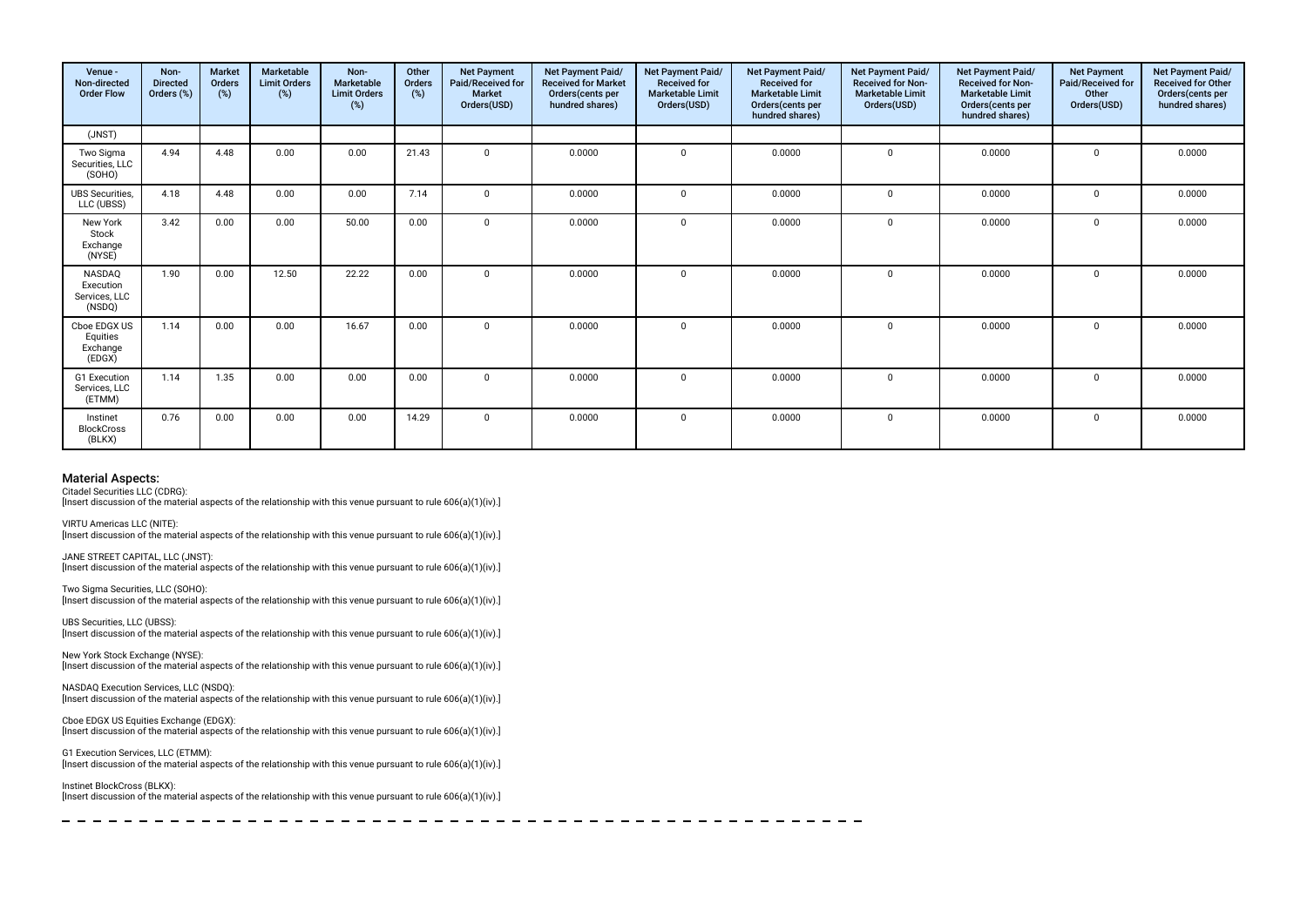# Non-S&P 500 Stocks

### Summary

| <b>Non-Directed Orders</b><br>as % of All Orders | Market Orders as % of<br><b>Non-Directed Orders</b> | <b>Marketable Limit</b><br>Orders as % of Non-<br><b>Directed Orders</b> | Non-Marketable Limit<br>Orders as % of Non-<br><b>Directed Orders</b> | Other Orders as % of<br><b>Non-Directed Orders</b> |
|--------------------------------------------------|-----------------------------------------------------|--------------------------------------------------------------------------|-----------------------------------------------------------------------|----------------------------------------------------|
| 100.00                                           | 56.66                                               | 3.53                                                                     | 38.04                                                                 | 1.77                                               |

#### Venues

| Venue -<br>Non-directed<br><b>Order Flow</b>   | Non-<br><b>Directed</b><br>Orders (%) | <b>Market</b><br>Orders<br>(%) | <b>Marketable</b><br><b>Limit Orders</b><br>(%) | Non-<br>Marketable<br><b>Limit Orders</b><br>(%) | Other<br>Orders<br>(%) | <b>Net Payment</b><br>Paid/Received for<br>Market<br>Orders(USD) | Net Payment Paid/<br><b>Received for Market</b><br>Orders(cents per<br>hundred shares) | Net Payment Paid/<br><b>Received for</b><br><b>Marketable Limit</b><br>Orders(USD) | Net Payment Paid/<br><b>Received for</b><br><b>Marketable Limit</b><br>Orders(cents per<br>hundred shares) | Net Payment Paid/<br><b>Received for Non-</b><br><b>Marketable Limit</b><br>Orders(USD) | Net Payment Paid/<br><b>Received for Non-</b><br><b>Marketable Limit</b><br>Orders(cents per<br>hundred shares) | <b>Net Payment</b><br>Paid/Received for<br>Other<br>Orders(USD) | Net Payment Paid/<br>Received for Other<br>Orders(cents per<br>hundred shares) |
|------------------------------------------------|---------------------------------------|--------------------------------|-------------------------------------------------|--------------------------------------------------|------------------------|------------------------------------------------------------------|----------------------------------------------------------------------------------------|------------------------------------------------------------------------------------|------------------------------------------------------------------------------------------------------------|-----------------------------------------------------------------------------------------|-----------------------------------------------------------------------------------------------------------------|-----------------------------------------------------------------|--------------------------------------------------------------------------------|
| NASDAQ<br>Execution<br>Services, LLC<br>(NSDQ) | 48.36                                 | 0.00                           | 37.93                                           | 77.24                                            | 0.00                   | $\Omega$                                                         | 0.0000                                                                                 | $\mathbf 0$                                                                        | 0.0000                                                                                                     | $\mathbf{0}$                                                                            | 0.0000                                                                                                          | $\mathbf 0$                                                     | 0.0000                                                                         |
| Citadel<br>Securities LLC<br>(CDRG)            | 21.01                                 | 52.10                          | 34.48                                           | 3.23                                             | 16.67                  | $\Omega$                                                         | 0.0000                                                                                 | $\Omega$                                                                           | 0.0000                                                                                                     | $\mathbf 0$                                                                             | 0.0000                                                                                                          | $\mathbf 0$                                                     | 0.0000                                                                         |
| <b>VIRTU</b><br>Americas LLC<br>(NITE)         | 10.39                                 | 26.54                          | 6.90                                            | 0.72                                             | 38.89                  | $\Omega$                                                         | 0.0000                                                                                 | $\mathbf{0}$                                                                       | 0.0000                                                                                                     | 0                                                                                       | 0.0000                                                                                                          | $\mathbf 0$                                                     | 0.0000                                                                         |
| Cboe EDGX US<br>Equities<br>Exchange<br>(EDGX) | 8.64                                  | 0.00                           | 0.00                                            | 14.16                                            | 0.00                   | $\Omega$                                                         | 0.0000                                                                                 | $\mathbf 0$                                                                        | 0.0000                                                                                                     | $\mathbf{0}$                                                                            | 0.0000                                                                                                          | $\mathbf 0$                                                     | 0.0000                                                                         |
| <b>JANE STREET</b><br>CAPITAL, LLC<br>(JNST)   | 5.14                                  | 13.92                          | 10.34                                           | 0.18                                             | 0.00                   | $\mathbf{0}$                                                     | 0.0000                                                                                 | $\mathbf 0$                                                                        | 0.0000                                                                                                     | $\mathbf 0$                                                                             | 0.0000                                                                                                          | $\mathbf 0$                                                     | 0.0000                                                                         |
| New York<br>Stock<br>Exchange<br>(NYSE)        | 2.74                                  | 0.00                           | 3.45                                            | 4.30                                             | 0.00                   | $\Omega$                                                         | 0.0000                                                                                 | $\mathbf 0$                                                                        | 0.0000                                                                                                     | 0                                                                                       | 0.0000                                                                                                          | 0                                                               | 0.0000                                                                         |
| Two Sigma<br>Securities, LLC<br>(SOHO)         | 1.42                                  | 3.24                           | 3.45                                            | 0.18                                             | 5.56                   | $\mathbf{0}$                                                     | 0.0000                                                                                 | $\mathbf 0$                                                                        | 0.0000                                                                                                     | 0                                                                                       | 0.0000                                                                                                          | $\mathbf 0$                                                     | 0.0000                                                                         |
| <b>UBS Securities</b><br>LLC (UBSS)            | 0.88                                  | 2.59                           | 0.00                                            | 0.00                                             | 0.00                   | $\Omega$                                                         | 0.0000                                                                                 | $\mathbf 0$                                                                        | 0.0000                                                                                                     | 0                                                                                       | 0.0000                                                                                                          | $\mathbf 0$                                                     | 0.0000                                                                         |
| Instinet<br><b>BlockCross</b><br>(BLKX)        | 0.77                                  | 0.00                           | 0.00                                            | 0.00                                             | 38.89                  | $\Omega$                                                         | 0.0000                                                                                 | $\mathbf 0$                                                                        | 0.0000                                                                                                     | 0                                                                                       | 0.0000                                                                                                          | $\mathbf 0$                                                     | 0.0000                                                                         |
| G1 Execution<br>Services, LLC<br>(ETMM)        | 0.55                                  | 1.62                           | 0.00                                            | 0.00                                             | 0.00                   | $\mathbf{0}$                                                     | 0.0000                                                                                 | $\mathbf 0$                                                                        | 0.0000                                                                                                     | 0                                                                                       | 0.0000                                                                                                          | $\mathbf 0$                                                     | 0.0000                                                                         |

**Material Aspects:**<br>NASDAQ Execution Services, LLC (NSDQ):<br>[Insert discussion of the material aspects of the relationship with this venue pursuant to rule 606(a)(1)(iv).]

Citadel Securities LLC (CDRG): [Insert discussion of the material aspects of the relationship with this venue pursuant to rule 606(a)(1)(iv).]

VIRTU Americas LLC (NITE):